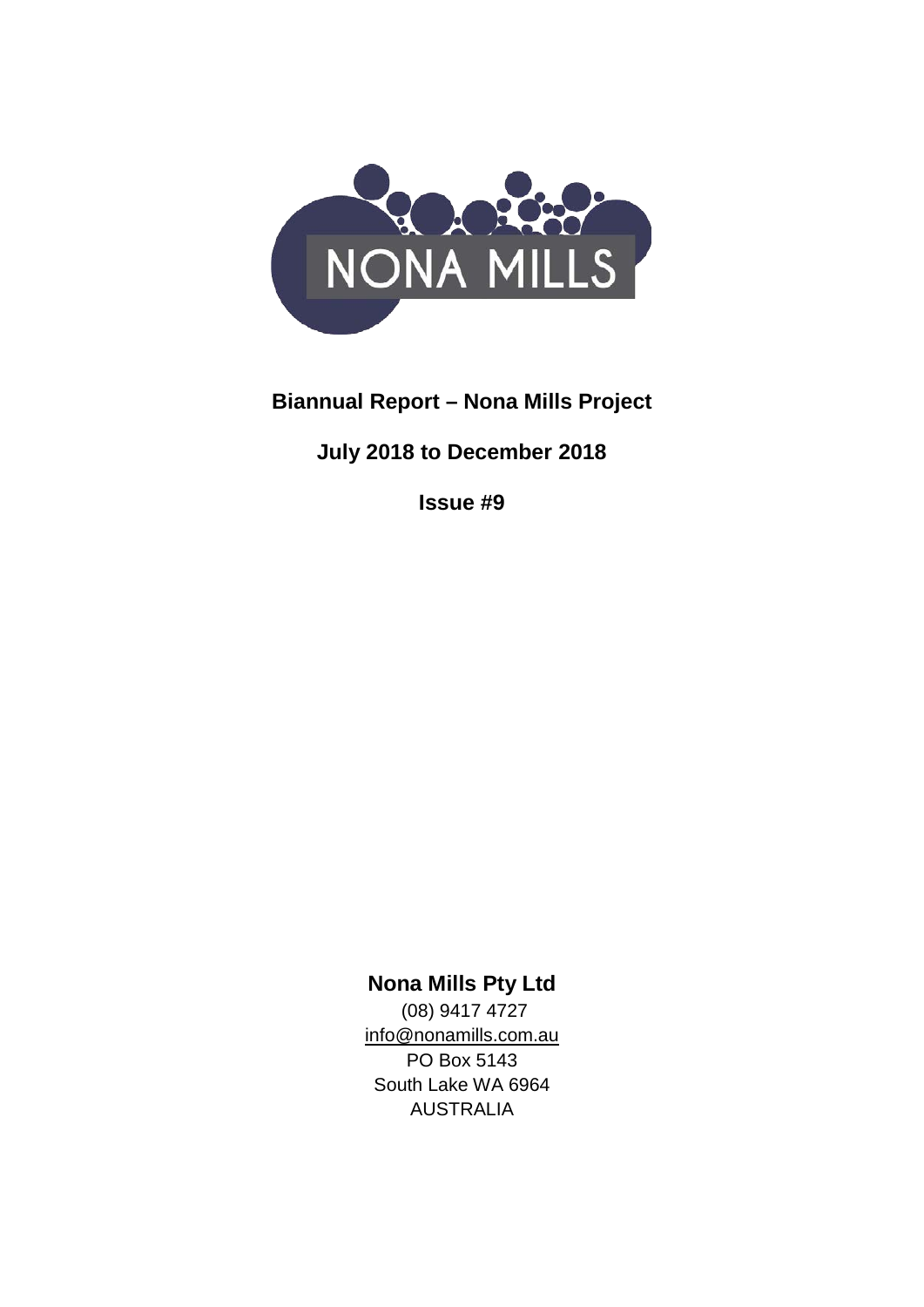# Contents

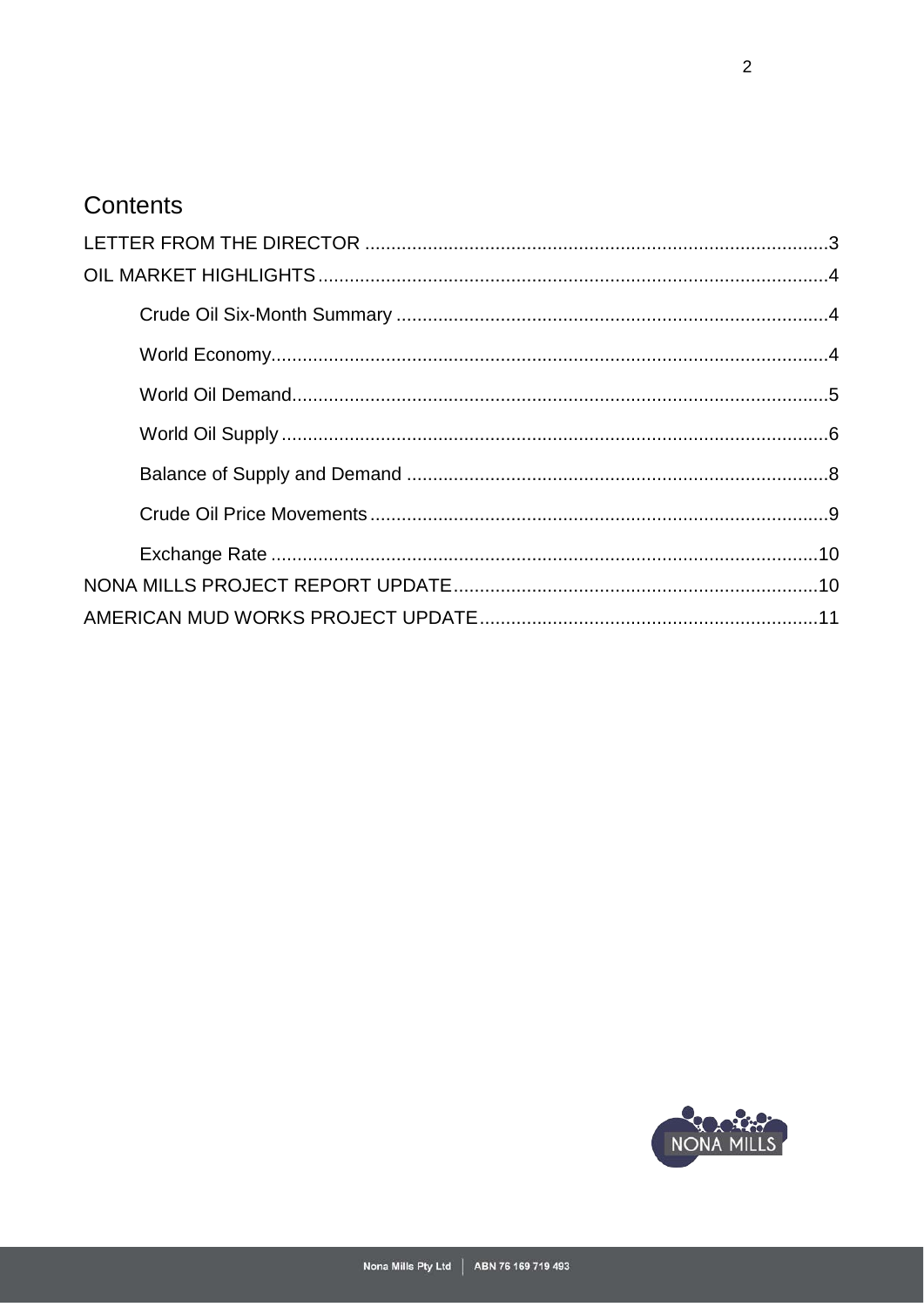## <span id="page-2-0"></span>LETTER FROM THE DIRECTOR

Continued improvement in crude oil futures was experienced throughout the majority of 2018, averaging \$79.39/b in October, the highest monthly average since October 2014. However, in the following months the OPEC Reference Basket (ORB) declined by \$8.39, or 12.8%, month on month (m-o-m) to average \$56.94/b by December.

Oil prices in 4Q18 were pressured by concerns surrounding global oversupply and softening oil demand, amid high uncertainty about global economic growth. Nonetheless, the average ORB registered a significant increase of \$17.35, or 33%, in 2018, compared with the previous year.



The second consecutive yearly rise came amid a more balanced global oil market for most of the year, which was enhanced by the voluntary production adjustments under the 'Declaration of Cooperation', as well as from a continuing general healthy global economy and steady oil demand growth in 2018.

Global economic growth predictions remain consistent at 3.5% for 2019, following estimated growth of 3.7% in 2018. The slow-down in this year's economic growth has been confirmed by indicators in the past weeks, although the trend seems to have stabilised somewhat. Support for global economic growth has come from a recovery in oil prices, possible progress in US-China trade negotiations and less ambitious monetary tightening by the Fed.

Nona Mill's partnership with American Mud Works (AMW) continues to prove optimistic. AMW has confirmed the terms for funding of a credit facility were successfully negotiated with a capital group that is well connected within the oil and gas industry in Dallas, TX, thus opening doors to a number of opportunities with prospects and ensuring progress with the construction of the sites. As such the drilling fluids plant and waste treatment site are now both operational and we expect to see revenue contributions from these in the next few months. For more information on AMW please see the details attached.

Yours sincerely

W. Blgr

Wayne Blazejczyk **DIRECTOR**

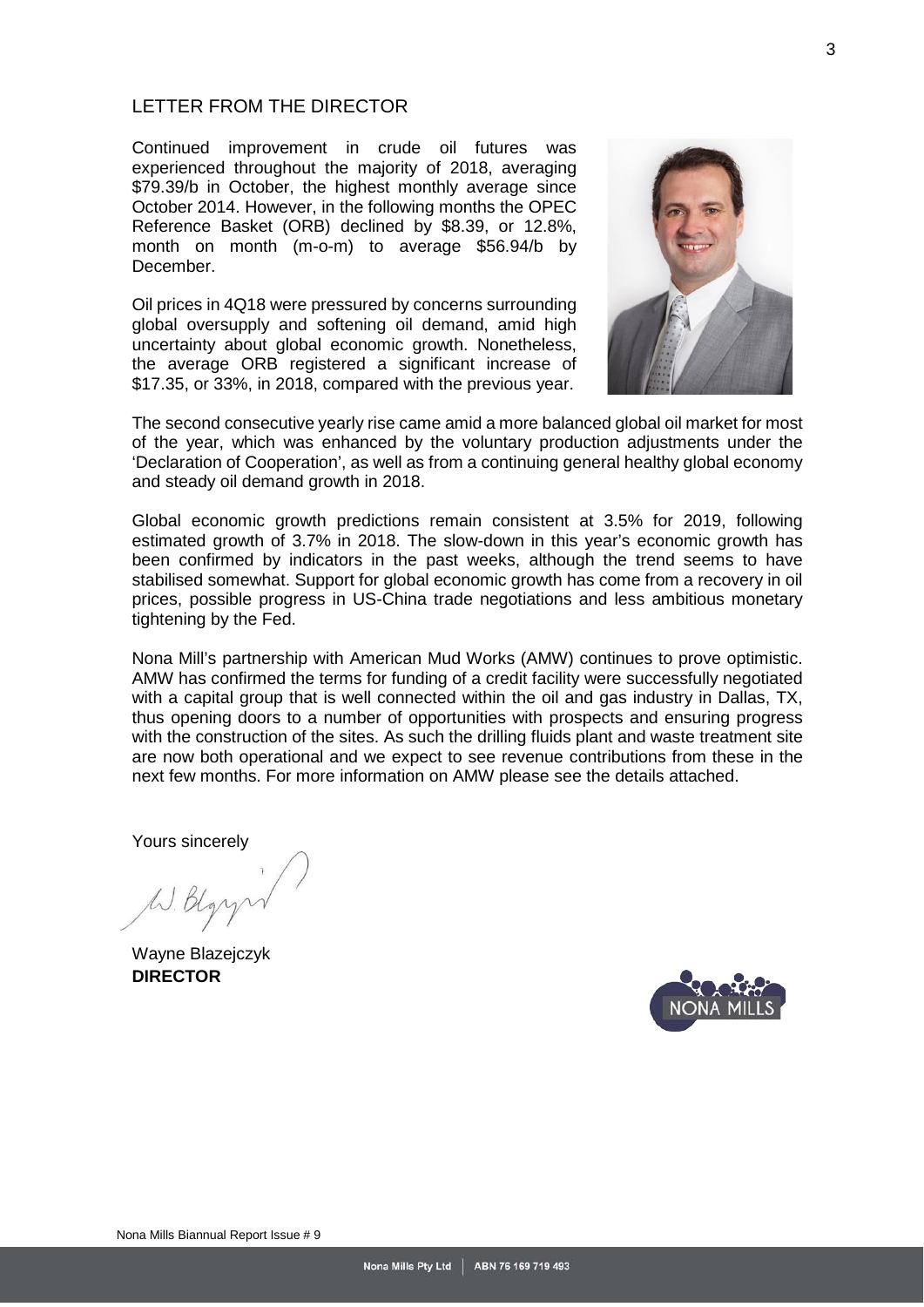## <span id="page-3-0"></span>OIL MARKET HIGHI IGHTS

#### <span id="page-3-1"></span>**Crude Oil Six-Month Summary**

The OPEC Reference Basket (ORB) declined in December, dropping \$8.39, or 12.8%, month-on-month (m-o-m) to average \$56.94/b. This is the lowest level since October 2017. Oil prices were pressured by concerns surrounding global oversupply and softening oil demand, amid high uncertainty about global economic growth.

However, due to the significant high achieved in October and a steady rise throughout the majority of the year the average ORB registered a significant increase of \$17.35, or 33%, in 2018, compared with the previous year. The second consecutive yearly rise came amid a more balanced global oil market for most of the year, which was enhanced by the voluntary production adjustments under the 'Declaration of Cooperation', as well as from a continuing general healthy global economy and steady oil demand growth in 2018.

Crude oil futures prices fell in November and December, despite unplanned outages in the North Sea and Libya. Oil prices continued to decline throughout 4Q18, as investors remained concerned about oil market oversupply amid rising trade tension between China and the US and signs of softer economic forecasts, which could curb global oil demand growth in 2019.

Year-to-date (y-t-d), ICE Brent is \$18.48, or 35.1%, higher at \$71.16/b, while NYMEX WTI rose by \$15.51, or 31.1%, to \$65.46/b compared to the same period a year earlier. The spread between the first-month NYMEX WTI and ICE Brent widened further by \$1.60 in June to \$8.62/b, the widest since the summer of 2015 on increasing US supplies.



 *Reference: OPEC Monthly Oil Market Report –January 2019*

#### **World Economy**

<span id="page-3-2"></span>Nona Mills Biannual Report Issue # 9 Global economic growth remains unchanged from 3.5% for 2019, following estimated growth of 3.7% in 2018. The slow-down in this year's economic growth has been confirmed by indicators in the past weeks, although the trend seems to have stabilised somewhat. Support for global economic growth has come from a recovery in oil-prices, possible progress in US-China trade negotiations and less ambitious monetary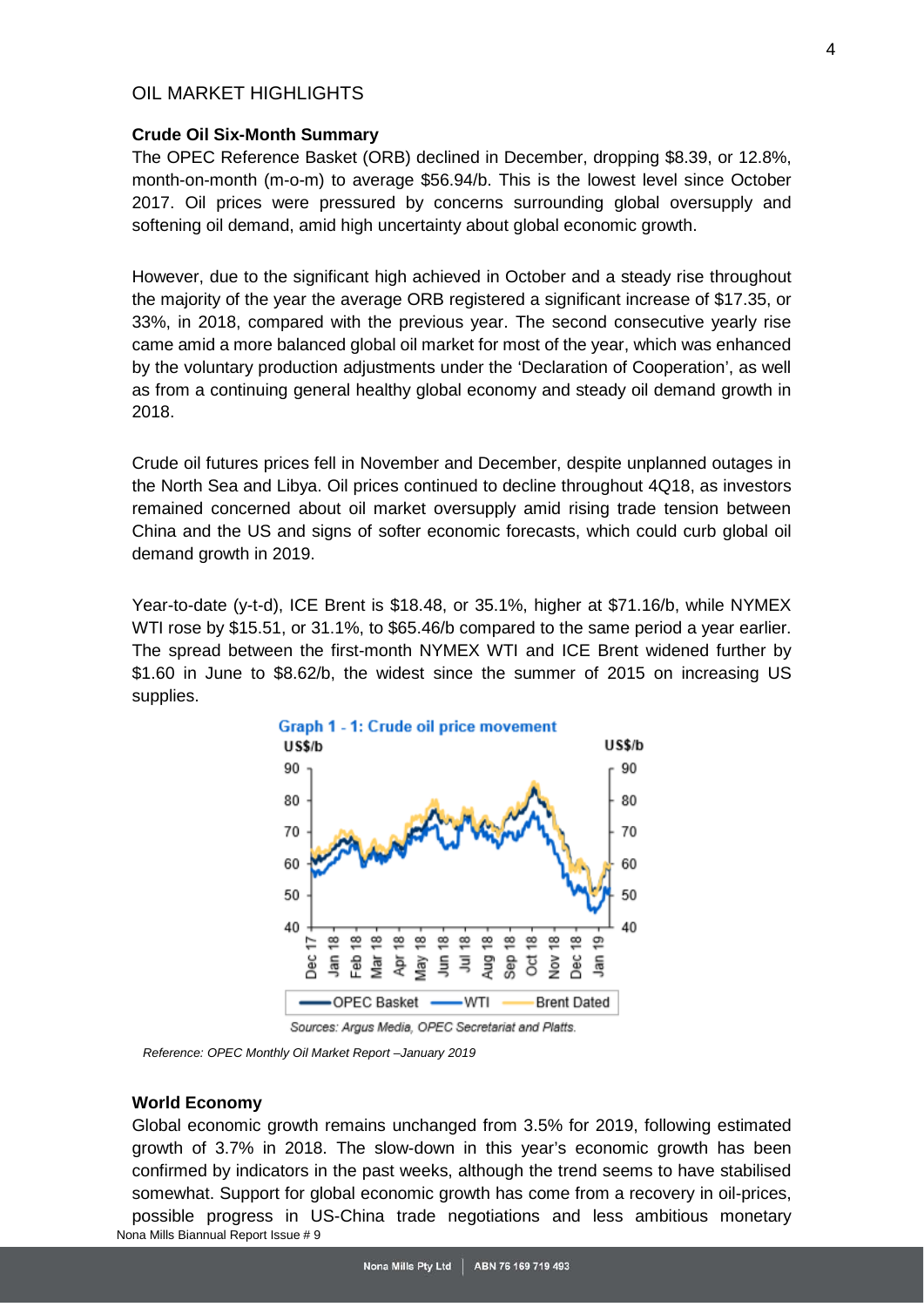#### tightening by the Fed.

In the Organisation for Economic Co-operation and Development (OECD), divergent growth trends have continued. Momentum in economic growth in the US continues, albeit at a slowing pace. However, this could potentially be aggravated by the government shutdown and ongoing trade frictions. With this potential downside, the 2019 growth forecast remains at 2.6%, after growth of 2.9% in 2018. Compared to the stronger momentum in the US, Euro-zone growth is forecast to continue to slow further to reach 1.7% in 2019, compared to 1.9% in 2018. After a larger-than-expected decline in 3Q18, the economic growth forecast for Japan has been revised down to 0.8% for 2018. There has also been a downward revision for growth of 1.0% in 2019. However, further downside risks to the OECD growth forecast for 2.3% in 2018 and 2.0% in 2019 remain.

In the emerging economies, the growth forecasts remain broadly unchanged. China's growth forecast remains at 6.5% for 2018 and 6.1% for 2019. India's economic growth seems to be slowing in a similar manner, remaining at 7.5% for 2018 and at 7.2% for 2019. Growth in Brazil and Russia remains unchanged as well. Growth in Brazil is forecast at 1.1% in 2018 and 1.8% in 2019. Depending on the policy actions by the new government, as well as commodity price developments, the growth forecast for 2019 may change. Russia's growth remains at 1.6% in 2018 and is forecast at 1.7% in 2019, however, this is also dependent on political developments and commodity prices.

Underlying challenges continue, causing the risk to world economic growth to be skewed to the downside. The most important issues are ongoing trade tensions, monetary tightening, particularly by the US Fed, and mounting challenges in several emerging markets and developing economies. Moreover, Brexit-related uncertainties, fiscal issues in some EU Member Country economies and Japan's envisaged sales tax increase, are posing additional risks. The growth trend in 2H19 remains particularly uncertain as the fiscal stimulus in the US is expected to taper off, China's slow-down is forecast to continue, issues in the Euro-zone are expected to remain and India will most likely face lower growth levels.

|                            | World | <b>OECD</b> |     | US Japan | Euro-<br>zone | UΚ               | China | India |     | Brazil Russia |
|----------------------------|-------|-------------|-----|----------|---------------|------------------|-------|-------|-----|---------------|
| 2018                       | 3.7   | 2.3         | 2.9 | 0.8      | 1.9           | 1.3              | 6.5   | 7.5   |     | 1.6           |
| Change from previous month | 0.01  | $-0.1$      | 0.0 | $-0.2$   | 0.0           | 0.0              | 0.0   | 0.0   | 0.0 | 0.0           |
| 2019                       | 3.5   | 2.0         | 2.6 | 1.0      | 1.7           | 1.4 <sub>1</sub> | 6.1   |       | 1.8 | 1.7           |
| Change from previous month | 0.01  | 0.0         | 0.0 | $-0.1$   | 0.0           | 0.01             | 0.0   | 0.0   | 0.0 | 0.0           |

Note:  $*$  2018 = Estimate and 2019 = Forecast.

Source: OPEC Secretariat

*Reference: OPEC Monthly Oil Market Report – January 2019*

## <span id="page-4-0"></span>**World Oil Demand**

For 2018, world oil demand growth was kept unchanged at 1.50 mb/d with total oil demand standing at 98.78 mb/d. This is despite an upwardly revised 3Q18, amid strong demand growth in the US counterbalanced by a downward revision to oil demand data in Q418, due to slower-than-expected oil requirements in OECD Asia Pacific and Other Asia.

Oil demand growth in the OECD region was revised marginally higher in 2018 due to better-than-expected data in OECD Americas, particularly in 3Q18, amid strong light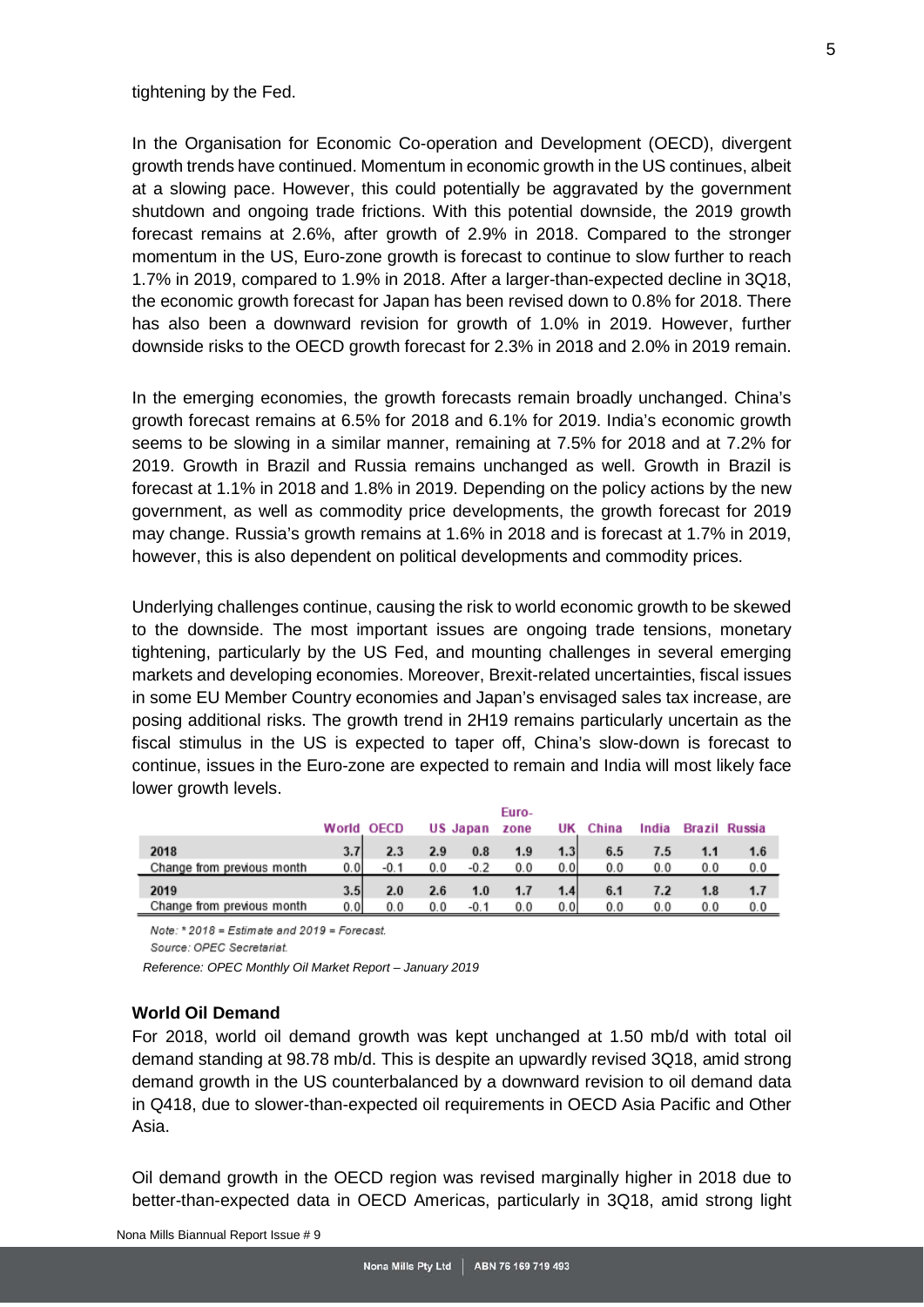distillate and diesel fuel performances in line with healthy petrochemical and industrial sectors. This was offset by a downward revision to OECD Asia Pacific due to weakerthan-expected oil demand in the petrochemical sector.

In the non-OECD region, oil demand growth was revised slightly lower in 2018, mainly reflecting slower momentum in Other Asia. Lower-than-expected demand from India during the month of November, due to slower construction activity, impacted demand for diesel fuel.

In 2019, world oil demand is forecast to increase by 1.29 mb/d, unchanged from the previous average 100.08 mb/d of total global demand.

In the OECD region, oil demand is anticipated to add 0.25 mb/d to 2018 total oil requirement as OECD Americas increase the most amid steady natural gas liquid (NGL) and middle distillate requirements.

In the non-OECD region, oil demand is projected to rise by 1.04 mb/d with lesser Chinese oil demand growth as compared with 2018; however, this will be counterbalanced by healthy gains in oil requirements in Latin America and the Middle East as compared to 2018 estimates.

> **Global Oil Demand 2019** (million barrels per day) \*

|                       |       |             |       |        |        |        | <b>Change 2019/18</b> |          |
|-----------------------|-------|-------------|-------|--------|--------|--------|-----------------------|----------|
|                       | 2018  | <u>1Q19</u> | 2Q19  | 3Q19   | 4Q19   | 2019   | Growth                | <u>%</u> |
| Americas              | 25.49 | 25.46       | 25.64 | 26.01  | 25.90  | 25.76  | 0.26                  | 1.03     |
| of which US           | 20.72 | 20.82       | 20.85 | 21.14  | 21.02  | 20.96  | 0.24                  | 1.15     |
| Europe                | 14.33 | 13.98       | 14.19 | 14.75  | 14.47  | 14.35  | 0.02                  | 0.13     |
| Asia Pacific          | 8.04  | 8.53        | 7.61  | 7.68   | 8.23   | 8.01   | $-0.03$               | $-0.34$  |
| <b>Total OECD</b>     | 47.87 | 47.98       | 47.44 | 48.44  | 48.61  | 48.12  | 0.25                  | 0.53     |
| Other Asia            | 13.68 | 13.91       | 14.21 | 13.75  | 14.31  | 14.05  | 0.37                  | 2.70     |
| of which India        | 4.74  | 5.03        | 4.93  | 4.58   | 5.18   | 4.93   | 0.19                  | 4.05     |
| Latin America         | 6.53  | 6.39        | 6.53  | 6.87   | 6.52   | 6.58   | 0.05                  | 0.81     |
| Middle East           | 8.11  | 8.25        | 8.01  | 8.47   | 7.96   | 8.17   | 0.06                  | 0.74     |
| Africa                | 4.33  | 4.46        | 4.43  | 4.37   | 4.48   | 4.44   | 0.11                  | 2.45     |
| <b>Total DCs</b>      | 32.64 | 33.01       | 33.19 | 33.46  | 33.27  | 33.23  | 0.59                  | 1.80     |
| FSU                   | 4.82  | 4.75        | 4.74  | 5.03   | 5.11   | 4.91   | 0.09                  | 1.87     |
| Other Europe          | 0.74  | 0.75        | 0.71  | 0.75   | 0.84   | 0.76   | 0.02                  | 2.69     |
| China                 | 12.71 | 12.61       | 13.18 | 12.99  | 13.42  | 13.05  | 0.34                  | 2.67     |
| Total "Other regions" | 18.27 | 18.11       | 18.63 | 18.77  | 19.37  | 18.72  | 0.45                  | 2.46     |
| Total world           | 98.78 | 99.10       | 99.26 | 100.67 | 101.25 | 100.08 | 1.29                  | 1.31     |

Note: \* 2018 = Estimate and 2019 = Forecast.

Totals may not add up due to independent rounding.

Source: OPEC Secretariat.

*Reference: OPEC Monthly Oil Market Report – January 2019*

#### <span id="page-5-0"></span>**World Oil Supply**

Non-OPEC oil supply growth in 2018 was revised up by 0.05 mb/d from the previous report and is now estimated at 2.61 mb/d, for an average of 62.06 mb/d. The main reason for this revision was upward adjustments to historical production data in the US, Canada, Russia and China, as well as a higher supply forecast for 4Q18 by 0.19 mb/d, mainly for the US. The expected y-o-y growth of 2.20 mb/d in the US, along with higher production in Canada, Russia, Kazakhstan, Qatar, other OECD Europe and Ghana will support non-OPEC supply growth in 2018, while Mexico, Norway and Vietnam will show the largest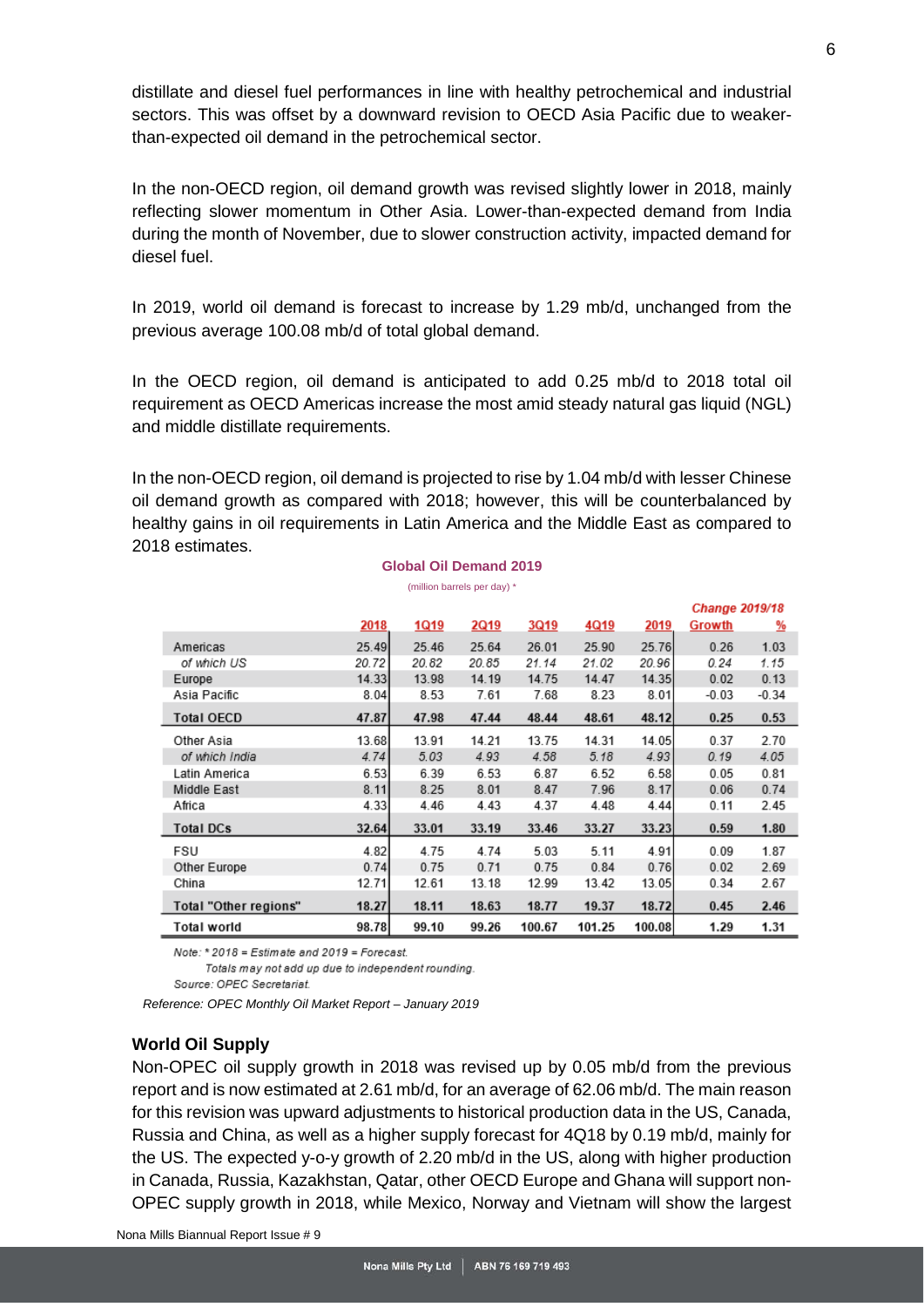declines.

Non-OPEC oil supply growth in 2019 was revised down by 0.06 mb/d, mainly due to a downward revision in Canada's supply forecast, to stand at 2.10 mb/d for an average of 64.16 mb/d for the year. The US, Brazil, Russia, the UK, Australia and Ghana are the main drivers for next year's growth, while Mexico and Norway are expected to see sizeable declines, along with a minor decline in Canada. The 2019 non-OPEC supply forecast is faced with many uncertainties, including changes in the intensity of drilling and completion in the US shale industry, bottlenecks in the transportation of oil in the Permian Basin and Western Canada, as well as the realization of final investment decisions (FIDs) regarding projects in other non-OPEC countries.

OPEC NGLs in 2018 and 2019 are expected to grow by 0.04 mb/d and 0.11 mb/d, yet at lower average levels of 4.98 mb/d and 5.09 mb/d, respectively, following the exit of Qatar from OPEC.

Non-OPEC supply preliminary data in December, including OPEC NGLs, showed an increase of 0.40 mb/d m-o-m to average 68.44 mb/d, higher by 3.24 mb/d y-o-y. However, preliminary data indicates that global oil supply decreased in December by 0.35 mb/d m-o-m to average 100.02 mb/d.

In December 2018, OPEC crude oil production decreased by 751 tb/d to average 31.58 mb/d, according to secondary sources.



Source: OPEC Secretariat.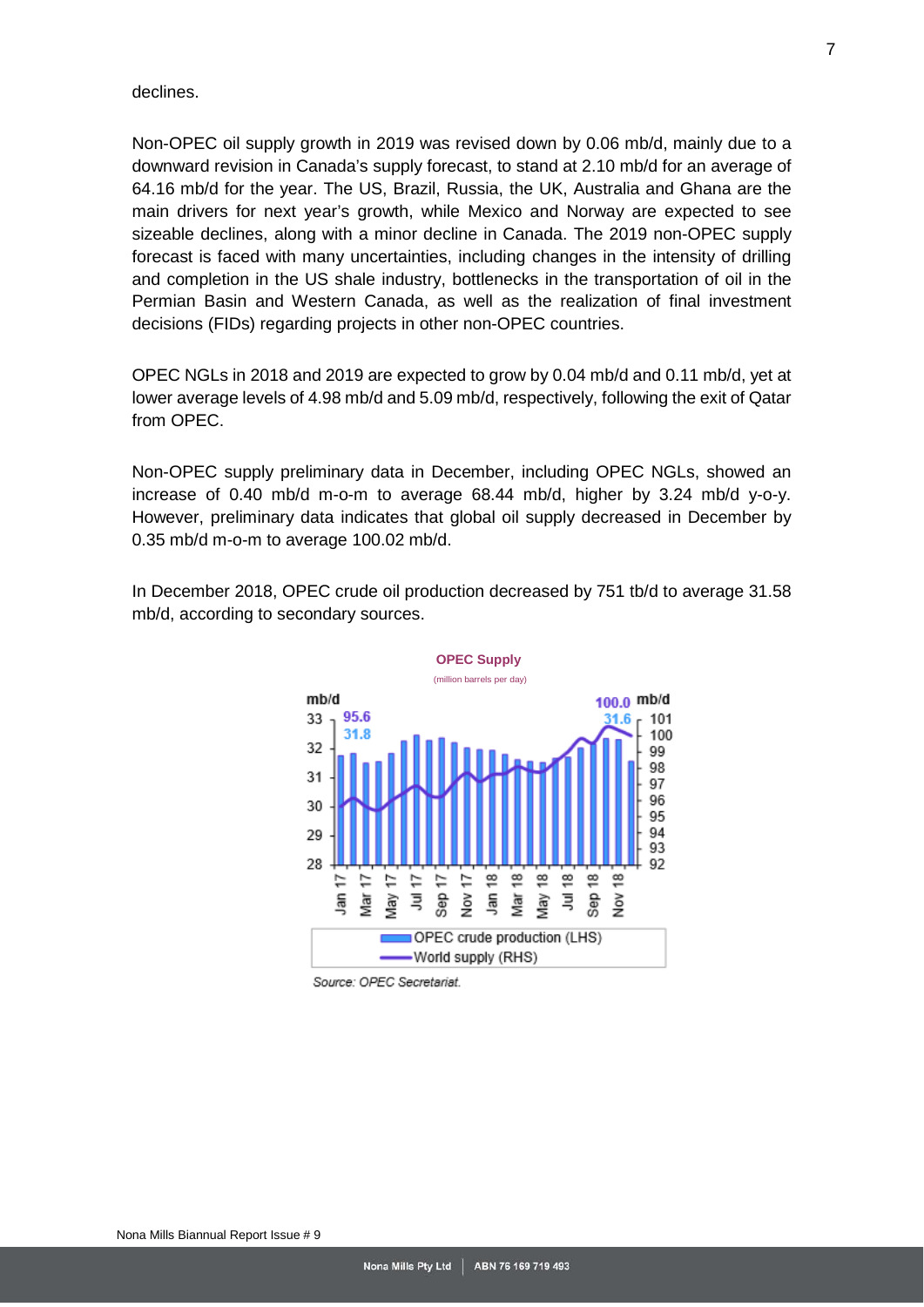#### **Non-OPEC Supply**

(million barrels per day)

|                       |       |       |       |       |       |       | <b>Change 2019/18</b> |         |  |
|-----------------------|-------|-------|-------|-------|-------|-------|-----------------------|---------|--|
|                       | 2018  | 1Q19  | 2Q19  | 3Q19  | 4Q19  | 2019  | Growth                | %       |  |
| Americas              | 23.86 | 24.60 | 24.76 | 25.61 | 26.51 | 25.37 | 1.51                  | 6.34    |  |
| of which US           | 16.61 | 17.60 | 17.85 | 18.50 | 19.27 | 18.31 | 1.70                  | 10.26   |  |
| Europe                | 3.76  | 3.81  | 3.62  | 3.71  | 3.94  | 3.77  | 0.01                  | 0.28    |  |
| Asia Pacific          | 0.41  | 0.44  | 0.45  | 0.47  | 0.49  | 0.46  | 0.05                  | 13.28   |  |
| <b>Total OECD</b>     | 28.03 | 28.84 | 28.84 | 29.79 | 30.94 | 29.61 | 1.58                  | 5.62    |  |
| Other Asia            | 3.52  | 3.49  | 3.44  | 3.46  | 3.46  | 3.46  | $-0.05$               | $-1.53$ |  |
| Latin America         | 5.17  | 5.37  | 5.42  | 5.51  | 5.73  | 5.50  | 0.34                  | 6.51    |  |
| Middle East           | 3.21  | 3.22  | 3.22  | 3.24  | 3.24  | 3.23  | 0.02                  | 0.73    |  |
| Africa                | 1.52  | 1.52  | 1.53  | 1.59  | 1.62  | 1.57  | 0.05                  | 3.17    |  |
| Total DCs             | 13.41 | 13.59 | 13.60 | 13.80 | 14.05 | 13.76 | 0.35                  | 2.64    |  |
| <b>FSU</b>            | 14.29 | 14.53 | 14.36 | 14.38 | 14.51 | 14.44 | 0.16                  | 1.09    |  |
| of which Russia       | 11.35 | 11.54 | 11.40 | 11.50 | 11.50 | 11.49 | 0.14                  | 1.23    |  |
| Other Europe          | 0.12  | 0.12  | 0.12  | 0.12  | 0.12  | 0.12  | 0.00                  | $-1.08$ |  |
| China                 | 3.97  | 3.99  | 3.94  | 3.93  | 3.95  | 3.95  | $-0.02$               | $-0.41$ |  |
| Total "Other regions" | 18.37 | 18.64 | 18.41 | 18.42 | 18.58 | 18.51 | 0.14                  | 0.75    |  |
| Total non-OPEC        |       |       |       |       |       |       |                       |         |  |
| production            | 59.81 | 61.07 | 60.86 | 62.02 | 63.57 | 61.88 | 2.07                  | 3.46    |  |
| Processing gains      | 2.25  | 2.28  | 2.28  | 2.28  | 2.28  | 2.28  | 0.03                  | 1.25    |  |
| Total non-OPEC supply | 62.06 | 63.34 | 63.13 | 64.29 | 65.84 | 64.16 | 2.10                  | 3.38    |  |

Note: \* 2018 = Estimate and 2019 = Forecast.

Non-OPEC supply includes Qatar.

<span id="page-7-0"></span>Source: OPEC Secretariat.

*Reference: OPEC Monthly Oil Market Report – January 2019*

## **Balance of Supply and Demand**

Demand for OPEC crude in 2018 stood at 31.7 mb/d, 1.2 mb/d lower than the 2017 level. In comparison, according to secondary sources, OPEC crude production averaged 31.8 mb/d and 31.6 mb/d in 1Q18 and 2Q18, respectively, which is in line with the demand for OPEC crude. OPEC crude production averaged 32.0 mb/d in 3Q18, around 0.1 mb/d higher than the demand for OPEC crude. In the 4Q18, OPEC crude production stood at 32.1 mb/d, around 0.4 mb/d higher than the demand for OPEC crude.

Demand for OPEC crude in 2019 is forecast to decline by 0.9 mb/d to average 30.8 mb/d. When compared to the same quarter in 2018, the first and second quarters are forecast to fall by 1.1 mb/d and 0.6 mb/d, respectively, while the third and fourth quarters are expected to fall by 0.6 mb/d and 1.4 mb/d, respectively.



Graph 10 - 1: Balance of supply and demand, 2018-2019\*

Note:  $*$  2018 = Estimate and 2019 = Forecast. *Reference: OPEC Monthly Oil Market Report – January 2019*

Nona Mills Biannual Report Issue # 9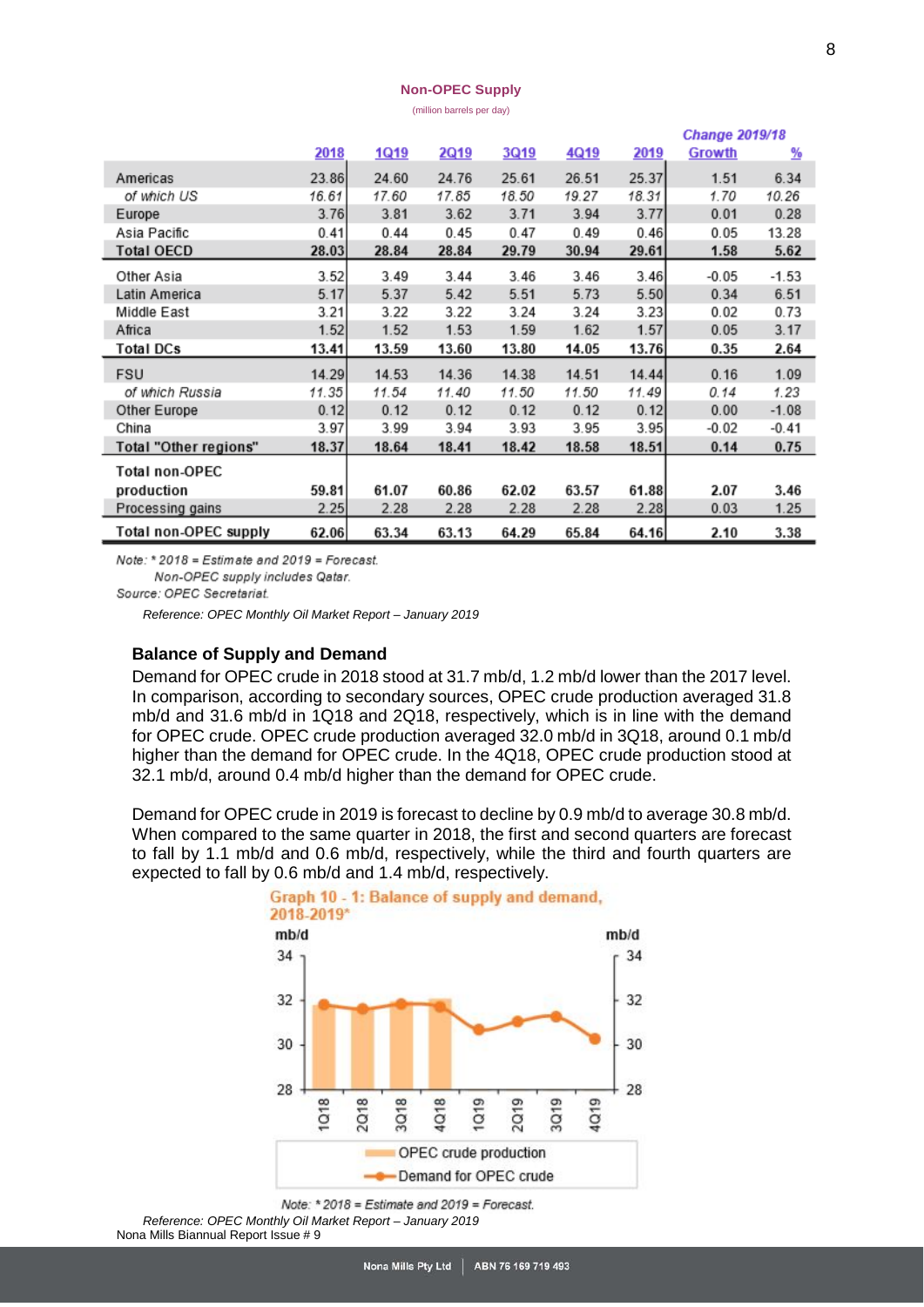### <span id="page-8-0"></span>**Crude Oil Price Movements**

The OPEC Reference Basket (ORB) fell sharply in 4Q18, tumbling \$8.39, or 12.8%, mo-m to average \$56.94/b in December, reaching its lowest monthly level since October 2017. Oil prices were pressured by concerns about global oversupply and deteriorating oil demand, amid high uncertainty about global economic growth, as well as weak refining margins. All ORB component values decreased in December, along with their respective crude oil benchmarks. For the year, the ORB value was \$17.35, or 33.1%, higher at \$69.78/b compared with the previous year.

Crude oil futures prices fell further in December, despite unplanned outages in the North Sea and Libya. Oil prices continued to decline throughout the month, as investors remained concerned about oil market oversupply amid rising trade tension between China and the US and signs of softer economic forecasts, which could curb global oil demand growth in 2019. In December, ICE Brent was \$8.27, or 12.5%, m-o-m lower at \$57.67/b, while NYMEX WTI fell by \$7.71, or 13.6%, to average \$48.98/b. For the year, ICE Brent is \$16.96, or 31.0%, y-o-y higher at \$71.69/b compared to 2017, while NYMEX WTI increased by \$14.05, or 27.6%, to \$64.90/b. DME Oman crude oil futures also declined m-o-m by \$8.65, or 13.2%, in December over the previous month, to settle at \$56.98/b. For the year, DME Oman was up by \$16.63, or 31.2%, to stand at \$69.88/b.

Hedge funds and other money managers cut their combined speculative net long positions, linked to both ICE Brent and NYMEX WTI by December, to reach their lowest levels in more than two years, amid worries about oil market oversupply and high uncertainty about global economic and oil demand growth.

The Brent and WTI market structures remained in contango, as the oil market continued to be concerned about market oversupply and weaker oil demand in the coming months amid a deteriorating global economic outlook. Meanwhile, the Dubai M1/M3 backwardation was little changed.

The sweet/sour differential narrowed in Europe and on the US Gulf Coast (USGC), due to a tighter supply of medium sour crudes in these regions, while the sweet/sour spread widened in Asia on softer middle distillate margins.

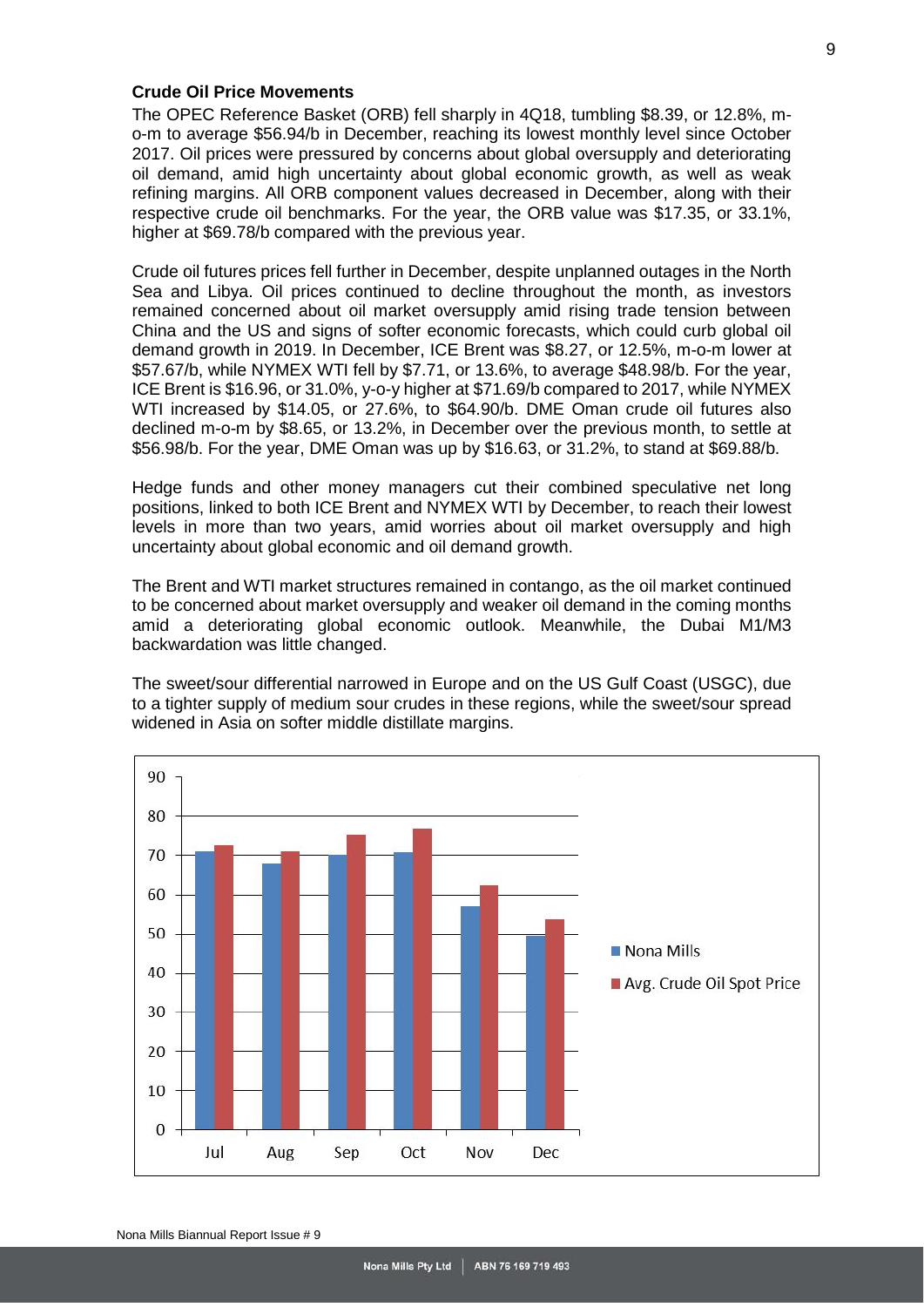### <span id="page-9-0"></span>**Exchange Rate**

The USD was mixed in 2H18 against major currency counterparts. Market expectations for interest rate hikes by the US Fed in 2019 declined significantly by the end of the year amid financial market turmoil. This was also the case in Europe, where there's considerable doubt regarding a potential rate hike by the European Central Bank (ECB) in 2019 after the summer – as was previously implied by ECB communications – amid a deceleration in Euro-zone economic activity in the second half. The USD lost on average 0.1% m-o-m against the euro in December. Financial market turmoil spurred a flight to safety, weakening the dollar against the Japanese yen and the Swiss franc by 0.7% and 0.9%, respectively. In contrast, the dollar increased by 1.8% against the pound sterling amid increasing uncertainty as the March deadline to leave the European Union approaches.

Meanwhile, emerging economy currencies were also mixed. On average, the USD declined against the Chinese yuan in December by 0.7%, with the agreed delay in the imposition of further tariffs between the US and China providing support for the yuan. It decreased against the Indian rupee by 1.6% m-o-m, helped by lower oil prices.

## <span id="page-9-1"></span>NONA MILLS PROJECT REPORT UPDATE

In the second half of 2018 prices continued to exceed \$65/bbl, peaking in July and October to an average price of \$71/bbl. However, these prices could not be sustained and dropped dramatically by the end of the year to under \$50/bbl in December.

The industry believes that we will see prices remain in the \$50-\$55/bbl range or higher for 2019.

The Operator experienced significant issues with one of the better wells in late June. Procedures have been implemented to bring the well back up to the previous levels of production although this process is ongoing. These issues combined with incremental weather have ensured that operating costs remain very high therefore the operator saw it necessary to reduce the number of staff and minimise some maintenance costs, and as a result expenses were down 25% in the last quarter of 2018.

With all this taken into consideration the net investor revenue of the Nona Mills Project additionally takes into account the freight, taxes, royalties and operating costs each month. Please note that payment details are received three to four months in arrears. Given the current economic climate it is important to be reminded that the Nona Mills Project is not a short-term consideration.

For the six-month period of July to December 2018 operational costs exceeded the investment, so on a month by month reconciliation there were no royalties payable.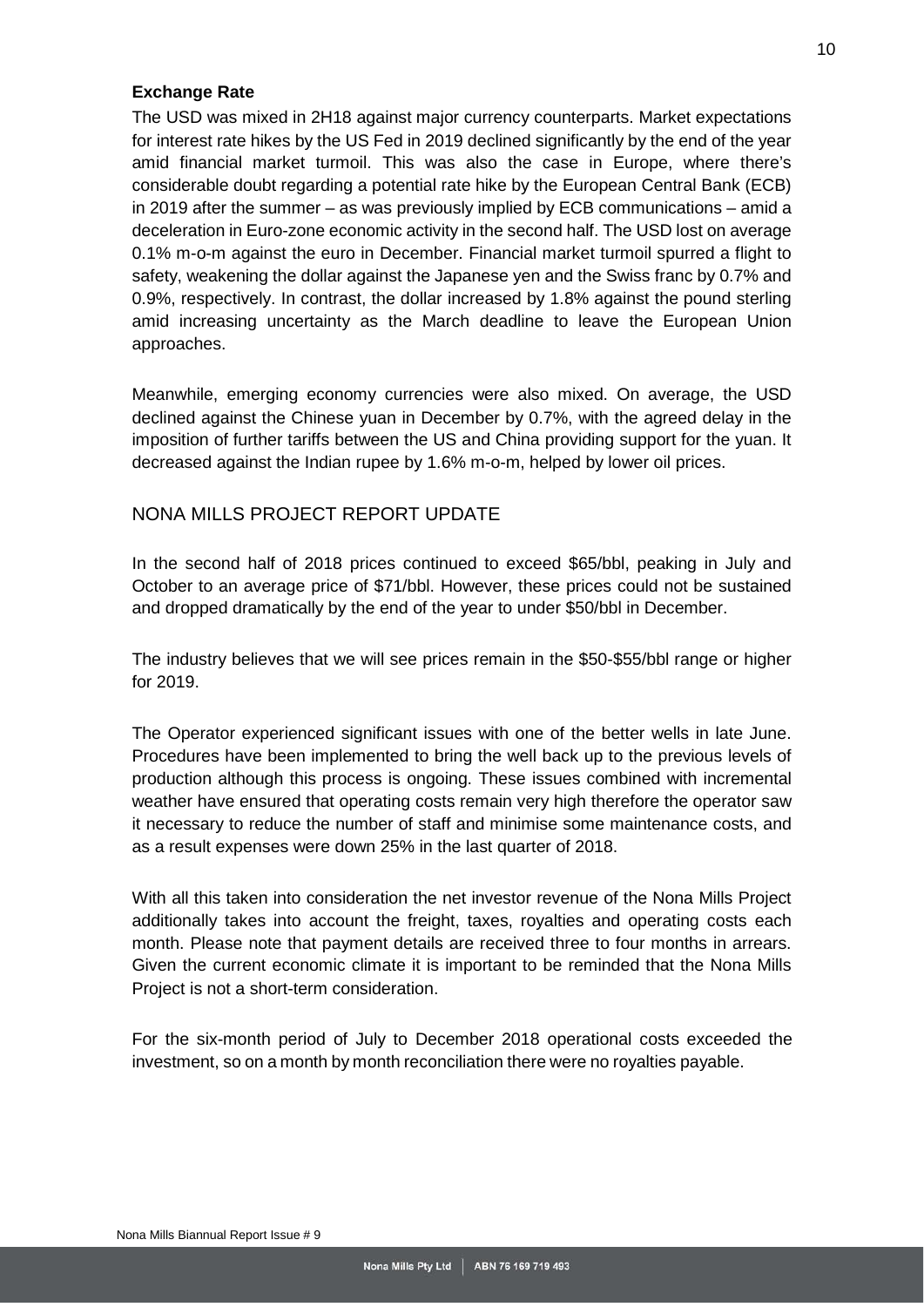

## <span id="page-10-0"></span>AMERICAN MUD WORKS PROJECT UPDATE

Recently American Mud Works (AMW) has engaged a capital group located in Dallas, TX who is a big player in the oil and gas industry, is well versed in the Utica and Marcelles play and understands the opportunity AMW has at hand, to secure funding for a revolving line of credit (RLOC) and construction loan. The total raised will be \$10 million which will enable AMW to finance the inventory needed for the drilling fluids produced and provided to the operators plus facilitate the completion of the water/mud treatment plant.

Every new rig that is committed to AMW requires approximately \$500,000 per month in raw products necessary to make the drilling mud the operator will need for three wells and \$500,000 per month for chemicals that are delivered to the rig to keep the mud up to spec during the drilling process. For example, a commitment of 3 rigs, will require a \$3 million cash outlay. With the margins that the drilling fluids facility makes, AMW gets ahead cash wise in about 6 months; but in the mean-time, access to a credit facility is necessary.

Effective 28 March, 2019 AMW agreed to terms with the capital group. As the AMW management team worked through due diligence on this group, it was discovered that they have access to top management in several of the companies that AMW has targeted in Utica and Marcelles, this became the key reason for selecting this group as a strategic financial partner. AMW has now been able to engage in talks with multiple prospects, securing a contract to provide mud to Jay Bee Oil and Gas and opening conversations with Tug Hill.

What does all of this mean to AMW?

- With the RLOC we can accelerate our acquisition of drilling fluids customers.
- This funding ensured there was no delays in the construction of the waste treatment plant attributed to capital needs.